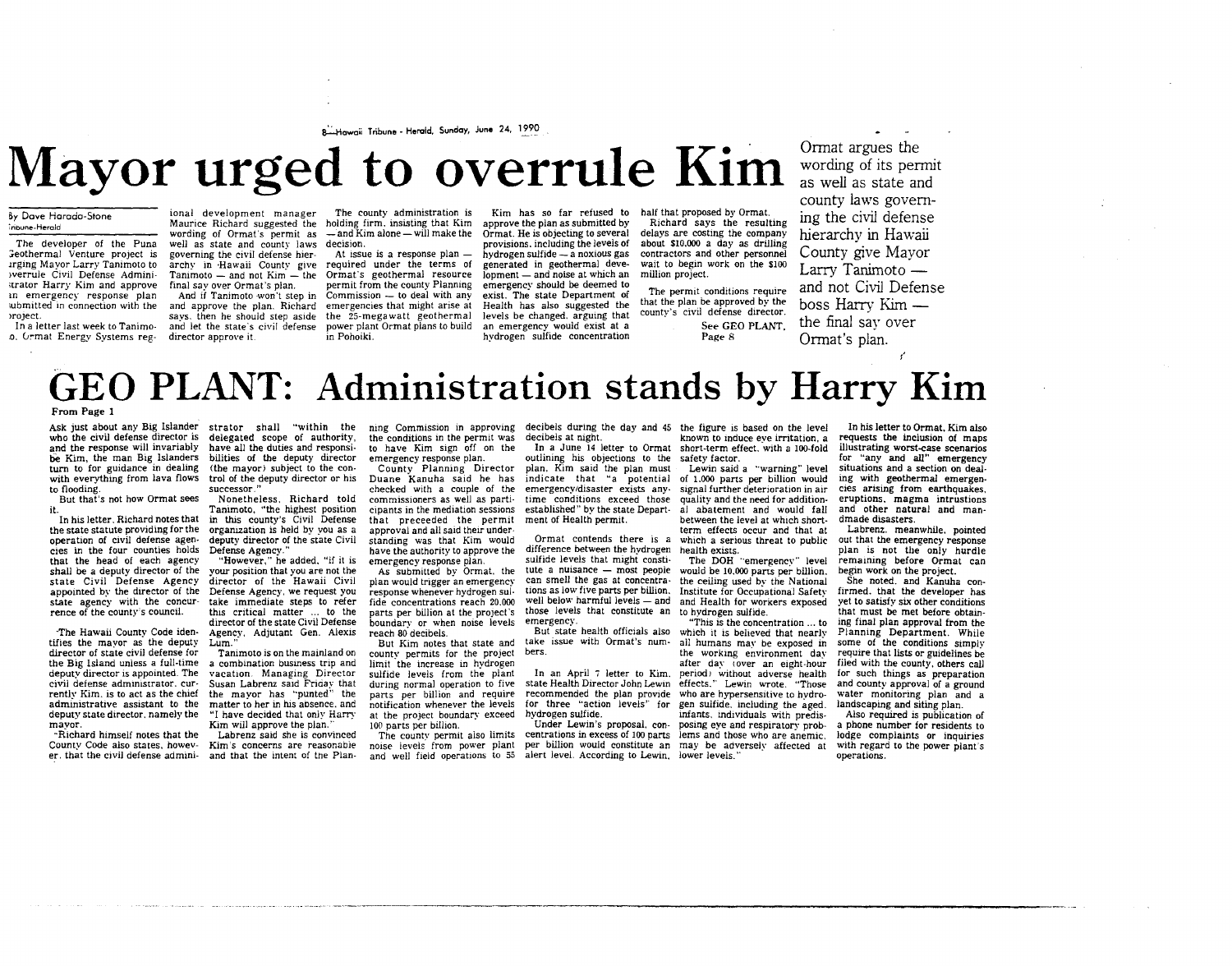#### Hon. Star-Bulletin

#### $6 - 25 - 90$

 $\overline{+1}$ 

## **Editorial takes '1romc'**

other Third World countries while ig-<br>noring the rainforest obliteration taknoring the rainforest obliteration tak-  $\parallel$  . What Hawaii desperately needs is ing place at home is misleading and visionary energy planning, not destrucing place at home is misleading and  $\frac{1}{2}$  visionary energy planning, not destrucirresponsible. To bring this double  $\frac{1}{2}$  tive energy development. The amount standard to the public's attention is not of money already spent on research a "hysterical tactic" as the editorial  $\frac{1}{2}$  alone for the a "hysterical tactic" as the editorial alone for the controversial underwater<br>suggests. <br>cable could have been used to install

which we are blindly destroying this  $\cdot$  Oahu. Solar and wind power, coupled lovely land. We are, indeed, destroying with strong conservation measures, lovely land. We are, indeed, destroying with strong conservation measures, our rainforests while simultaneously make geothermal development a poor preaching to Third World nations that alternative to sane energy use. Let us<br>they must preserve theirs. There has put our priorities where they will help they must preserve theirs. There has<br>been no federal Environmental Impact Statement conducted in the Wao Kele 1*Paul Faulstich*<br>
19 Paul Faulstich **O** Puna forest, and to ask the U.S. **1988** Oahu Rainforest Action Group 0 Puna forest, and to ask the U.S. Oahu Rainforest Action Group government to subsidize this controversial project without adequate study >n how the environment will be affect· !d is sad testimony on how land issues tre addressed.

Geothermal energy is not an energy lternative to fossil fuels as the editori-1 suggests, nor is it "renewable." The il used to generate electricity in Haraii is residual oil - the stuff left over

**view of geothermal value** after refining crude oil for transportation fuel. Geothermal energy develop-The editorial "Geothermal helps save intent will not significantly reduce the the environment," (Star-Bulletin, June intent of oil burned for electricity. the environment," (Star-Bulletin, June \ amount of oil burned for electricity. 91, was an ironic statement about ener· ' There are no plans to close any fossil gy awareness in Hawaii.<br>
To point the finger at Brazil and shows that geothermal will not reduce shows that geothermal will not reduce<br>our dependence on imported oil.

im search ja

irresponsible. To bring this double ; tive energy development. The amount cable could have been used to install Instead, it illuminates the mania by  $\frac{1}{2}$  solar panels on every residence on which we are blindly destroying this  $\frac{1}{2}$  Oahu. Solar and wind power, coupled make geothermal develcpment a poor the land, not destroy it. Aloha aina!

compiled by Thermal Power Co., whereas Ms. Siracusa disputes the validity of the conclusion based on the water quality at the Pahoa Deep Wells located west of Pahoa School.

In fact. my statement that this groundwater system is contaminated with natural geothermal discharge is based on extensive sampling and analyses of groundwater wells on the East<br>Rift that T have conducted on  $\frac{1}{2}$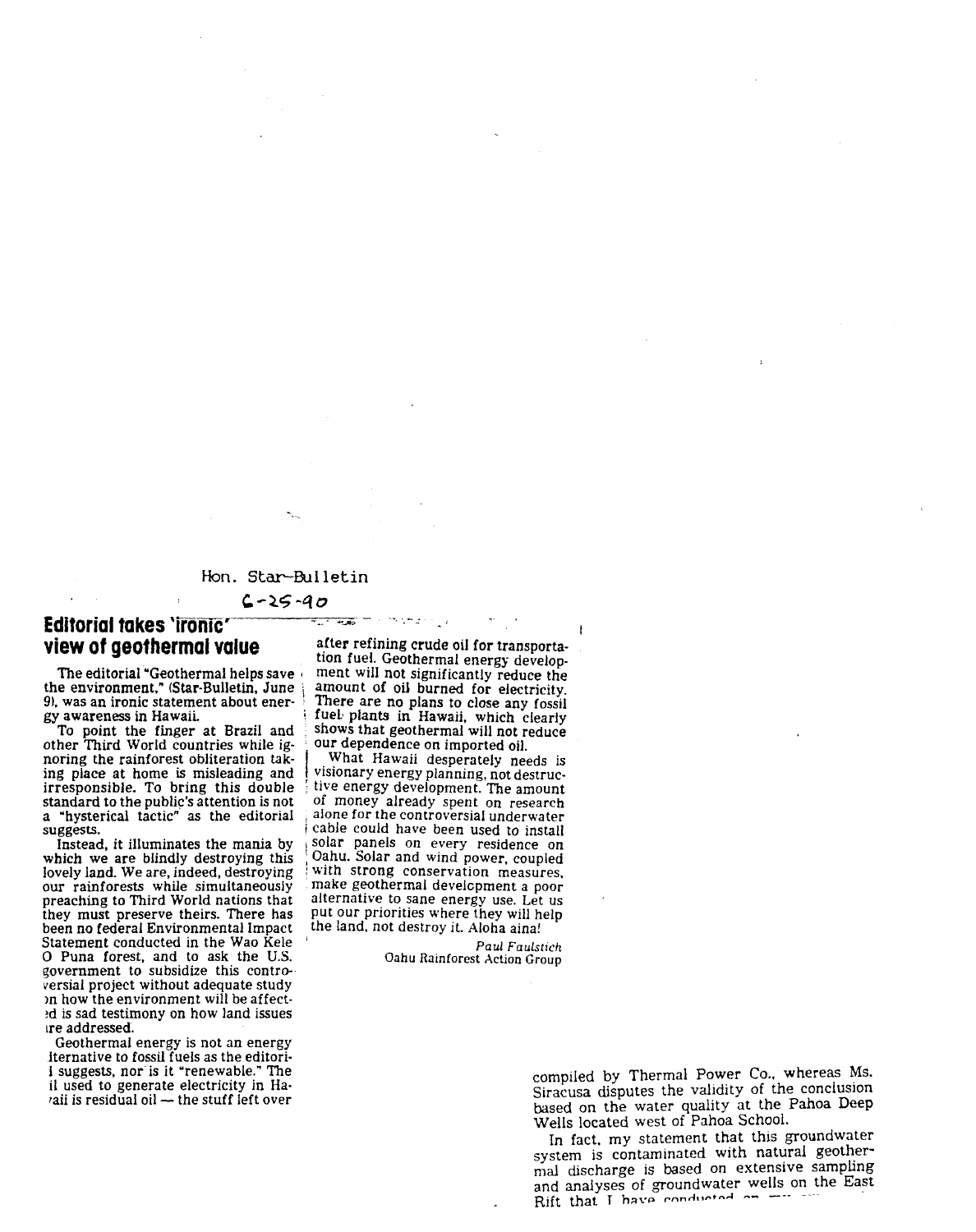### HON. ADVERTISER

 $(1 - 25 - 90)$ 

# Geothermal protest arrests

### **Eight at Pahoa demonstration; 1 at Pohoiki**

**By Hugh Clark**  Advertiser Big Island Bureau

PAHOA, Hawaii - At least eight anti-geothermal protesters were arrested yesterday during a demonstration at the entrance to the True Geothermal drilling site four miles southeast of Pahoa High School.

A Puna community leader was arrested and charged Saturday in a protest at another site in Pohoiki. More than 200 people have been arrested in Big Island anti-geothermal-power protests since October.

The protests were organized by the Big Island Rainforest Action Group, which opposes all geothermal-power developments in the state.

planned for todav at Puna Dis- a community group opposing

trict Courthouse in Keaau, geothermal development. where some of the 39 people arrested Dec. 14 are to go on trial.

Police said most of those arrested yesterday were to be charged with simple trespass  $counts - a violation.$ 

Police said those arrested were held at the site for several hours before being driven by van to Keaau for processing.

On Saturday, Robert Petricci of Leilani Estates was arrested and charged with trespassing while trying to place a flag on top of a drilling rig at the Ormat Energy Systems site at Pohoiki.

His flag featured a skull and crossbones with the words "Death Zone, No Prisoners."

Police took him to Keaau for booking and released him on his own recognizance. He is scheduled for a July 17 appearance in Puna District Court to answer the charge.

Petricci's flag was aimed at the University of Hawaii's Scientific Observation Hole pro-<br>ject. The UH is using ject. The UH is using Ormat-controlled land for one of its four exploratory wells to determine the extent of the Puna geothermal source.

Another demonstration is Petricci, 34, is vice president of thermal candidate surfaces by hanned for today at Puna Dis- a community group opposing today's filing deadline. Petricci last week was found not guilty of trespassing charges stemming from a Dec. 14 arrest at the True drilling site. He also has taken out nomination papers to run for the Hawaii County Council, saying he will run if no other anti-geo-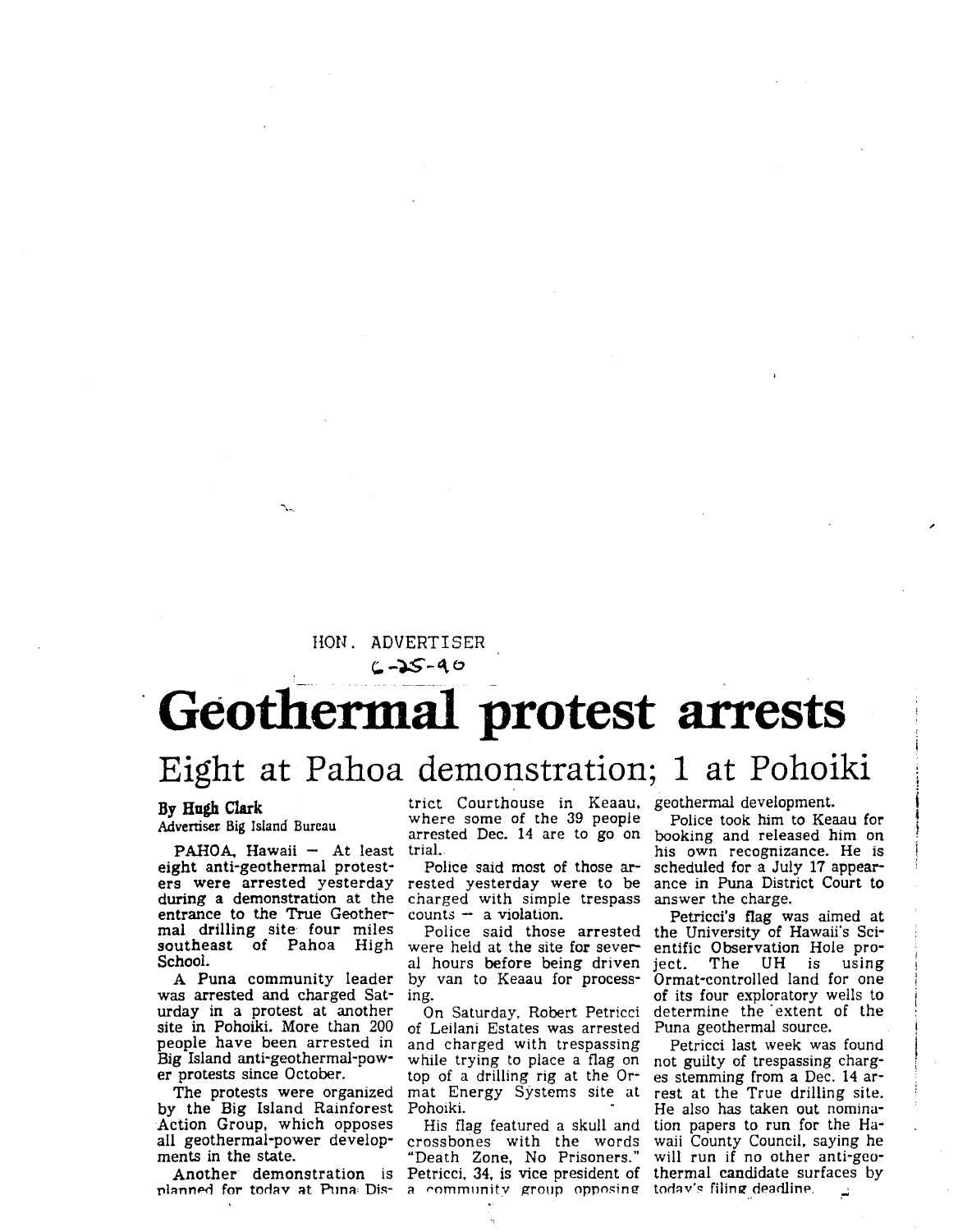

· -T-H photo by Larry Kadooka

**PROTESTER TOM BRENNON** ... **ready to stay chained 'as long as it takes'** 

## Geothermal foes return to rain forest for protest; **eight arrests reported**

By Dove Horodo-Stone Tribune-Herald

WAO KELE O PUNA - Opponents of True Geothermal Co.'s development in the Puna rain forest gathered here again yesterday to vent their frustration with the project and the officials who have supported it in the face of continued community opposition.

As they have in the past, members and supporters of the Big Island Rainforest Action Group chanted, sang and got themselves arrested, all while avoiding any ugly confrontations with police or True representatives.

True workers had extended a wire fence at the gate to the company's drill site, forcing

protesters to walk into the for4 for some distance before cro ing onto the site. five made across and were detained security guards until poli arrived to arrest them on tro passing charges.

But police, more than a d02 of whom arrived late in the d after being called by the secu  $ty$  guards, had first to  $\epsilon$ through the gate.<br>Protester To

Tom Brenn locked himself to the gate witl pair of heavy-duty bicycle loc placed around his neck.

True Geothermal worke attempted to extricate Brenn as police stood by. After became clear that they could <sup>1</sup>

> **See PROTES** Page 8

## **PROTEST: Eight arrested at Puna geo site**

#### ·om Page 1

Brennon, who said hethad.<br>In prepared to stay chained to ainst geothermal. defend it.'<br>'I'm tired of the fact that Forema

t through the locks, they took Among them was Dave Forehack saw to the parts of the man, founder of the radical the that the locks were environmentalist group Earth ite that the locks were environmentalist group Earth tached. After more than an First! Foreman has been con-First! Foreman has been con-<br>troversial because of his past ur of sawing, Brennon was troversial because of his past ~ed, only to be taken into advocacy of sabotage to protect stody by police on obstruction the environment. Foreman stody by police on obstruction the environment. Foreman arges. Also arrested were two made no such suggestions yes-<br>pporters who had joined Bren- terday, but his fiery rhetoric terday, but his fiery rhetoric n at the gate. drew enthusiastic applause<br>Brennon, who said he had. from the demonstrators.

"Today is the most critical  $\frac{1}{2}$  gate -for- "as long as  $\frac{1}{2}$ ,  $\frac{1}{2}$ ,  $\frac{1}{2}$  billion years of life on  $\cos$ ," said he was angered at "this planet," he said. "We are in  $tes$ ," said he was angered at "this planet," he said. "We are in  $\frac{1}{2}$  failure of more people — the middle of World War III," a the middle of World War III," a<br>war he said pits "industrialists rticularly fellow native war he said pits "industrialists waians  $-$  to take a stand against the Earth and those who

'I'm tired of the fact that Foreman called geothermal<br>eryone thinks this is a hippie development in Wao Kele O explore thinks this is a hippie development in Wao Kele O<br>ole situation," he said. Puna and other projects ole situation," he said. Puna and other projects<br>The crowd of about 150 heard opposed by environmentalists The crowd of about 150 heard opposed by environmentalists passioned expressions of sup-<br>worldwide the "Auschwitzes" passioned expressions of sup-<br>t by delegates from around and Dachaus" of today, drawing It by delegates from around and Dachaus" of today, drawing<br>world who had just attended an analogy between environ-: world who had just attended an analogy between environ-<br>vildlife conference in Honolu- mental devastation and the Nazi mental devastation and the Nazi concentration camps used in World War II to kill millions of Jews and other people.

"We are the police of the earth," he said. "We are the ones trying to enforce natural law."

Annie Szcevetc of the San Francisco-based Rainforest Action Network told the protesters that their cause has been taken up by people all over the country - and the world.

She said geothermal opponents need to concentrate on the upcoming elections and get candidates for the U.S. Senate race to take a stand on the issue.

"Pressure (Rep. Pat) Saiki to take a stand; tell her her election is on the line," she said. "Pressure (Sen. Daniel) Akaka; tell him his job is on the line."

Other speakers hailed from Alaska, California, Canada, Greece and Brazil.

Geothermal proponents say the projects planned for the forest area will consume les than 1 percent of Wao Kele Puna while reducing Hawaii' dependence on imported oil They also argue that the fores is not as pristine as others i Hawaii.

Opponents, however, say th project will fragment Wao Kel which they note is the large: remaining expanse of lowlan tropical rain forest in the  $U$ . And they say the forest, whil maybe not pristine, is still dom] nated by native plants, many o which are found nowhere else i the world.

They noted the weeds growin along the side of the road carve to True's site, some growing 1 feet high. By the end of the day the gate guarding the entranc to the site was festooned wit hundreds of the weeds, pulle from the ground by protester and shoved into the wire fence.